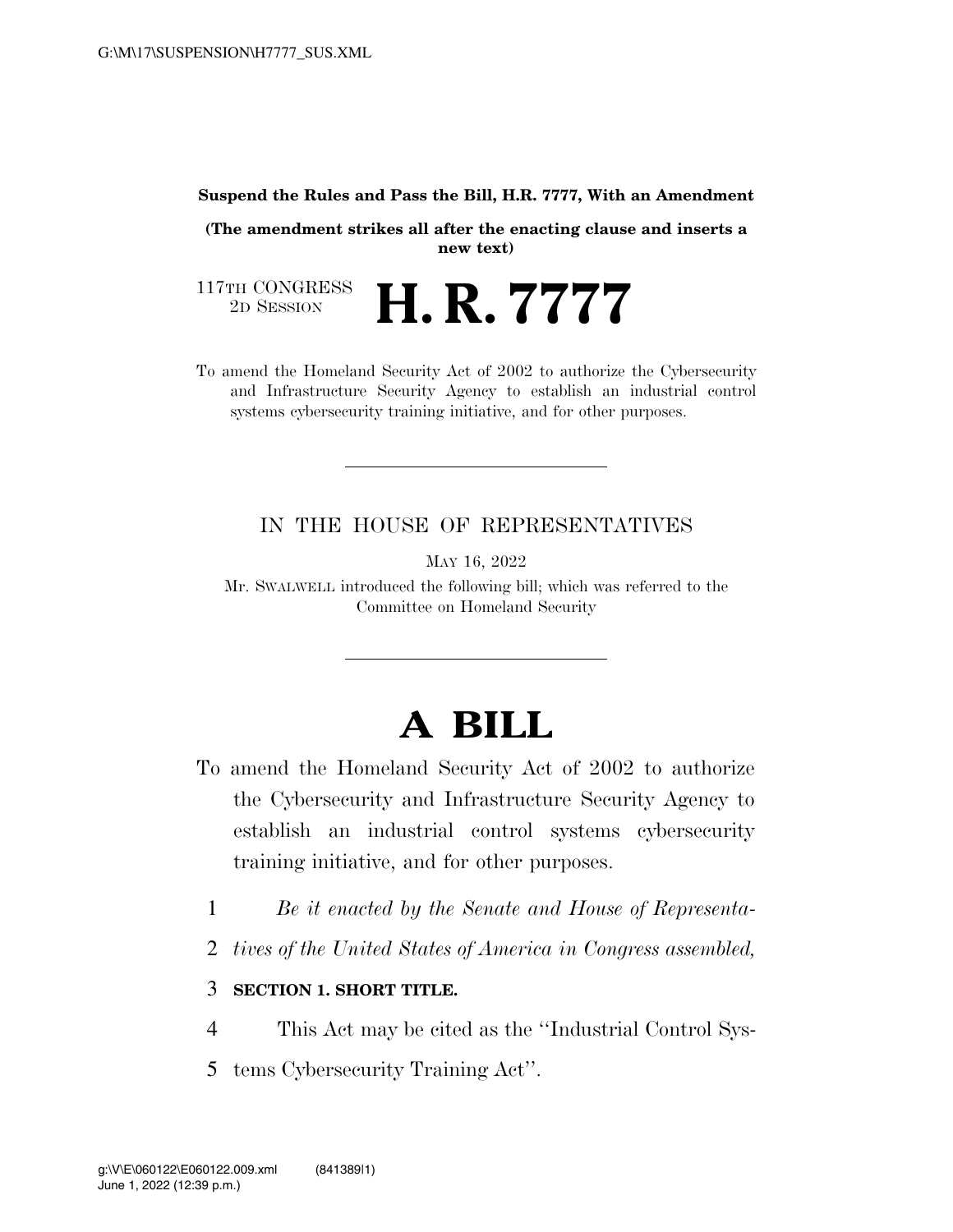| 1              | SEC. 2. ESTABLISHMENT OF THE INDUSTRIAL CONTROL            |
|----------------|------------------------------------------------------------|
| $\overline{2}$ | SYSTEMS TRAINING INITIATIVE.                               |
| 3              | (a) IN GENERAL.—Subtitle A of title XXII of the            |
| 4              | Homeland Security Act of 2002 (6 U.S.C. 651 et seq.)       |
| 5              | is amended by adding at the end the following new section. |
| 6              | "SEC. 2220D. INDUSTRIAL CONTROL SYSTEMS CYBERSECU-         |
| 7              | RITY TRAINING INITIATIVE.                                  |
| 8              | $``(a)$ ESTABLISHMENT.—                                    |
| 9              | "(1) IN GENERAL.—The Industrial Control Sys-               |
| 10             | tems Cybersecurity Training Initiative (in this sec-       |
| 11             | tion referred to as the 'Initiative') is established       |
| 12             | within the Agency.                                         |
| 13             | "(2) PURPOSE.—The purpose of the Initiative                |
| 14             | is to develop and strengthen the skills of the cyber-      |
| 15             | security workforce related to securing industrial con-     |
| 16             | trol systems.                                              |
| 17             | "(b) REQUIREMENTS.—In carrying out the Initiative,         |
|                | 18 the Director shall—                                     |
| 19             | $\cdot\cdot(1)$ ensure the Initiative includes—            |
| 20             | $\lq\lq$ virtual and in-person trainings and               |
| 21             | courses provided at no cost to participants;               |
| 22             | "(B) trainings and courses available at dif-               |
| 23             | ferent skill levels, including introductory level          |
| 24             | courses;                                                   |
| 25             | $\lq\lq$ (C) trainings and courses that cover              |
| 26             | cyber defense strategies for industrial control            |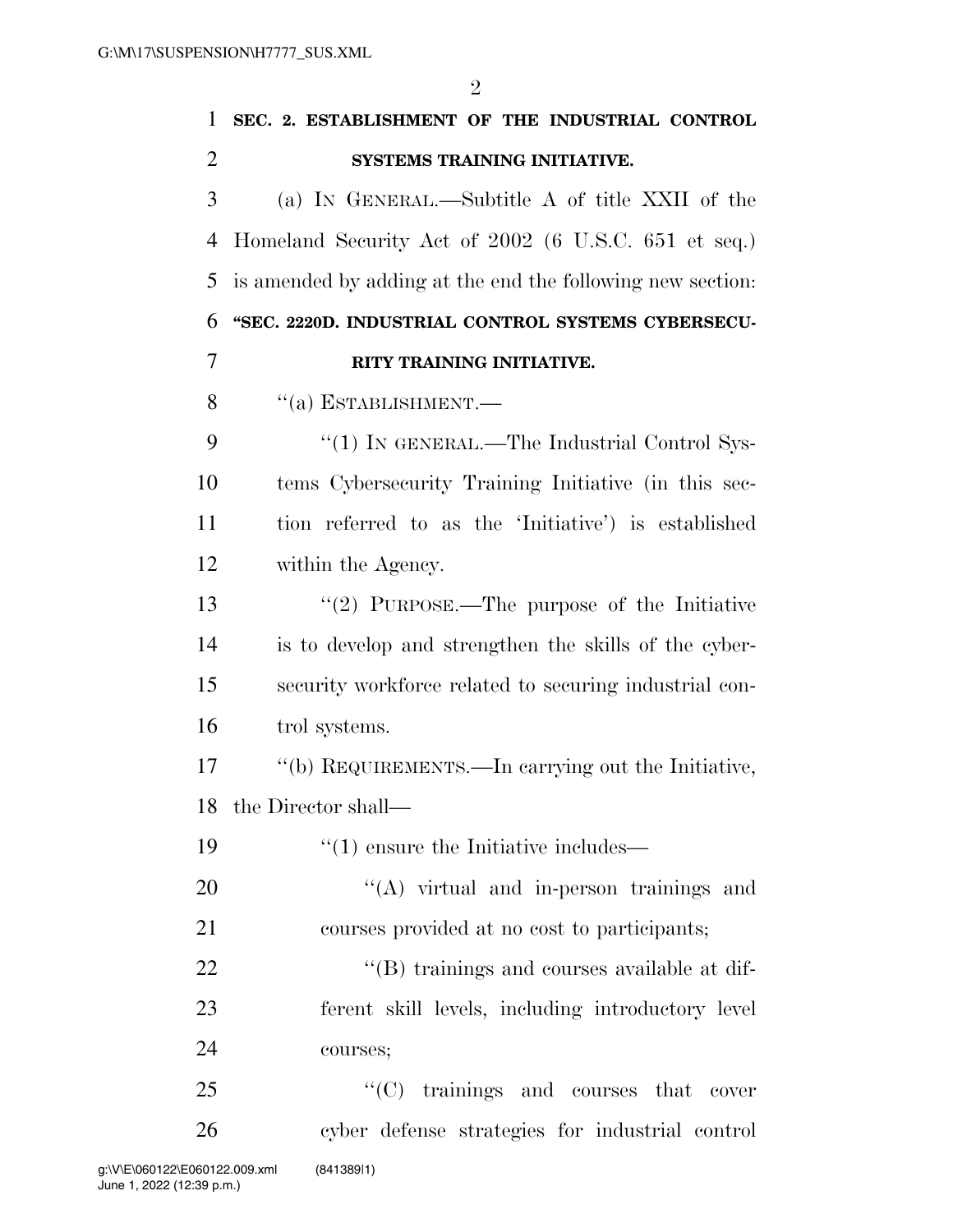| $\mathbf{1}$   | systems, including an understanding of the            |
|----------------|-------------------------------------------------------|
| $\overline{2}$ | unique cyber threats facing industrial control        |
| 3              | systems and the mitigation of security                |
| $\overline{4}$ | vulnerabilities in industrial control systems         |
| 5              | technology; and                                       |
| 6              | "(D) appropriate consideration regarding              |
| 7              | the availability of trainings and courses in dif-     |
| 8              | ferent regions of the United States; and              |
| 9              | $(2)$ engage in—                                      |
| 10             | "(A) collaboration with the National Lab-             |
| 11             | oratories of the Department of Energy in ac-          |
| 12             | cordance with section 309;                            |
| 13             | "(B) consultation with Sector Risk Man-               |
| 14             | agement Agencies; and                                 |
| 15             | "(C) as appropriate, consultation with pri-           |
| 16             | vate sector entities with relevant expertise, such    |
| 17             | as vendors of industrial control systems tech-        |
| 18             | nologies.                                             |
| 19             | $``(c)$ REPORTS.—                                     |
| 20             | "(1) IN GENERAL.—Not later than one year              |
| 21             | after the date of the enactment of this section and   |
| 22             | annually thereafter, the Director shall submit to the |
| 23             | Committee on Homeland Security of the House of        |
| 24             | Representatives and the Committee on Homeland         |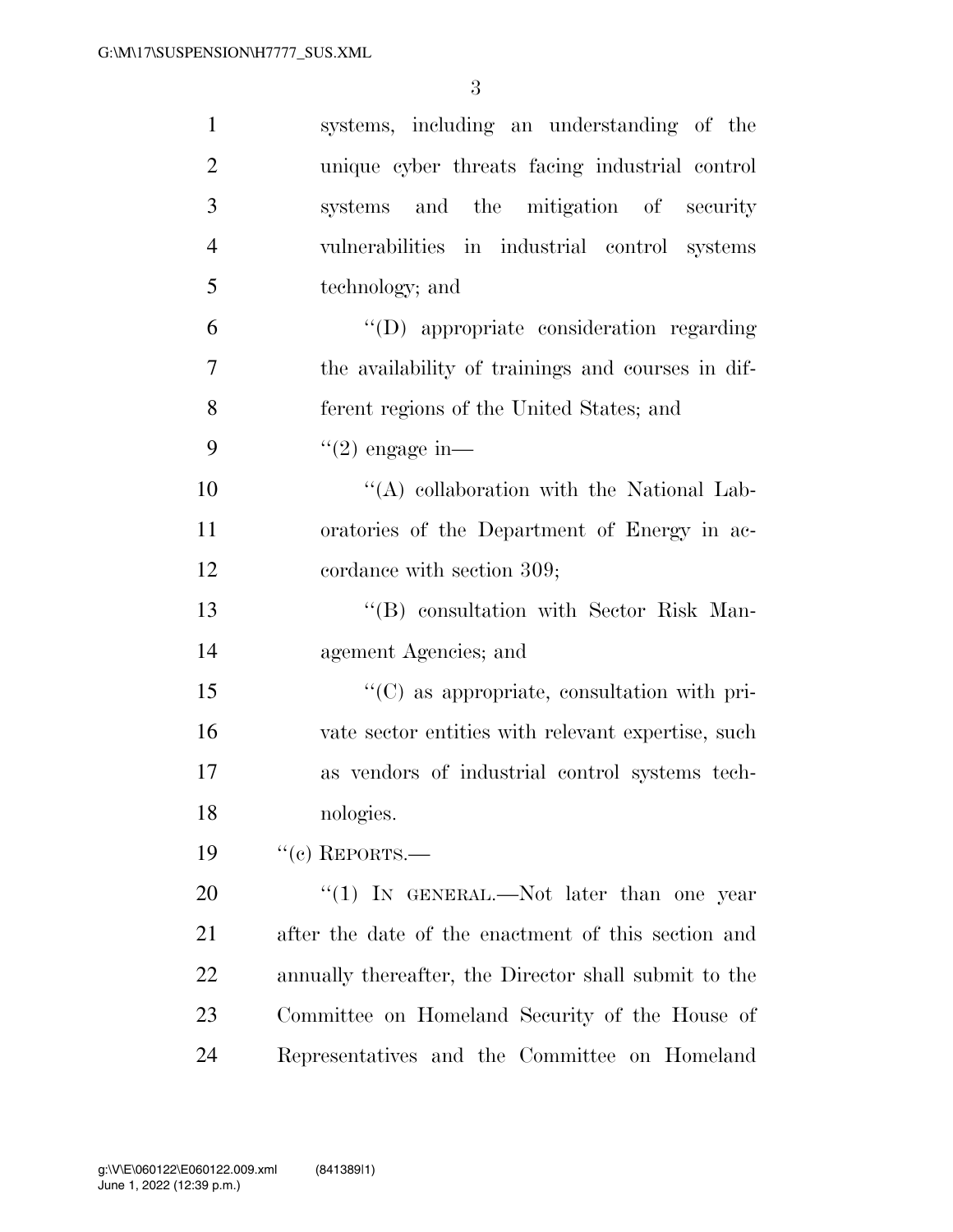| $\mathbf{1}$   | Security and Governmental Affairs of the Senate a         |
|----------------|-----------------------------------------------------------|
| $\overline{2}$ | report on the Initiative.                                 |
| 3              | "(2) CONTENTS.—Each report under para-                    |
| $\overline{4}$ | graph (1) shall include the following:                    |
| 5              | "(A) A description of the courses provided                |
| 6              | under the Initiative.                                     |
| 7              | $\lq\lq (B)$ A description of outreach efforts to         |
| 8              | raise awareness of the availability of such               |
| 9              | courses.                                                  |
| 10             | "(C) Information on the number and de-                    |
| 11             | mographics of participants in such courses, in-           |
| 12             | cluding by gender, race, and place of residence.          |
| 13             | "(D) Information on the participation in                  |
| 14             | such courses of workers from each critical in-            |
| 15             | frastructure sector.                                      |
| 16             | " $(E)$ Plans for expanding access to indus-              |
| 17             | trial control systems education and training, in-         |
| 18             | cluding expanding access to women and under-              |
| 19             | represented populations, and expanding access             |
| 20             | to different regions of the United States.                |
| 21             | $``$ (F)<br>Recommendations<br>how<br>$\rm{to}$<br>on     |
| 22             | strengthen the state of industrial control sys-           |
| 23             | tems cybersecurity education and training.".              |
| 24             | (b) CLERICAL AMENDMENT.—The table of contents             |
| 25             | in section $1(b)$ of the Homeland Security Act of 2002 is |